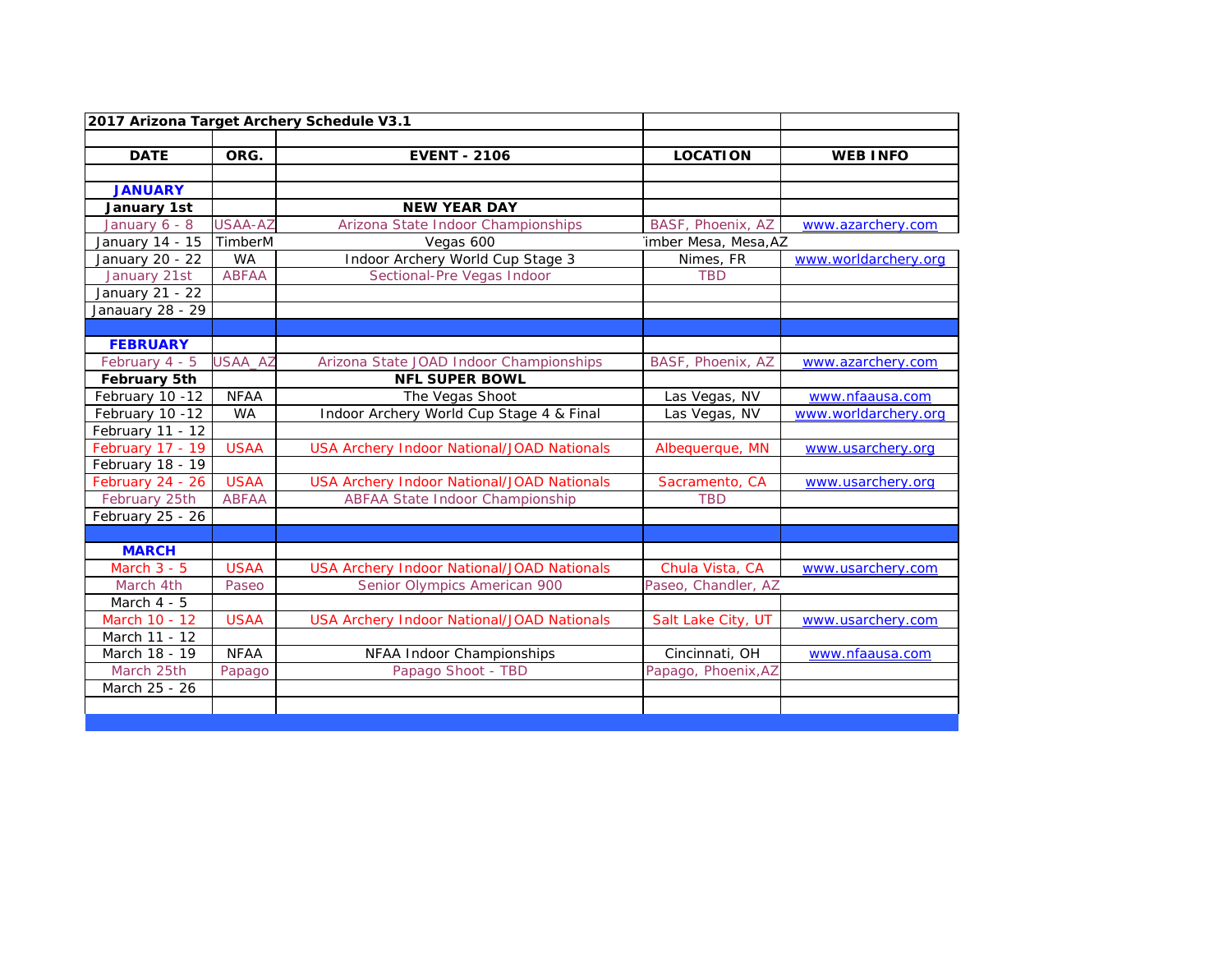| <b>April</b>     |                |                                                     |                     |                      |
|------------------|----------------|-----------------------------------------------------|---------------------|----------------------|
| April 1 - 2      |                |                                                     |                     |                      |
| April 6 - 9      | <b>USAA-AZ</b> | 2017 AAE Arizona Cup - USAT Series                  | Phoenix, AZ         | www.arizonacup.com   |
| April 8 - 9      |                |                                                     |                     |                      |
| April 15 - 16    |                |                                                     |                     |                      |
| April 17 - 22    | <b>WAA</b>     | Mexican Grand Prix - WRE                            | Monterrey, MEX      | www.coparco.org      |
| April 22nd       | <b>USAA-AZ</b> | Arizona State Masters Championships                 | Papago, Phoenix, AZ |                      |
| April 22 - 23    |                |                                                     |                     |                      |
| April 28 - 30    | <b>NFAA</b>    | 1st Dakota Archery Classic                          | Yankton, SD         | www.nfaausa.com      |
| April 30 - May 5 | <b>WAA</b>     | Copa Juan Enrique Barrios - WRE                     | Barceloneta, PR     | www.coparco.org      |
| April 29 - 30    | USAA-AZ        | Arizona State JOAD Outdoor Championships            | BASF, Phoenix, AZ   | www.azarchery.com    |
|                  |                |                                                     |                     |                      |
| <b>MAY</b>       |                |                                                     |                     |                      |
| May 5 - 7        | <b>NFAA</b>    | NFAA Marked 3D                                      | Redding, CA         | www.nfaausa.com      |
| May 6th          | Papago         | Papago Spring 900                                   | Papago, Phoenix, AZ |                      |
| May 6 - 7        |                |                                                     |                     |                      |
| May 14th         |                | <b>MOTHERS DAY</b>                                  |                     |                      |
| May 12 - 14      | <b>USAA</b>    | 2017 National Field Championships/World Team Trials | Darrington, WA      | www.usarchery.org    |
| May 13 - 14      |                |                                                     |                     |                      |
| May 16 - 21      | <b>WA</b>      | Archery World Cup Stage 1                           | Shanghi, CHN        | www.worldarchery.org |
| May 20 - 21      | <b>DSA</b>     | May Mayhem                                          | BASF, Phoenix, AZ   |                      |
| May 26 - 29      | <b>USAA</b>    | <b>Gator Cup USAT Series</b>                        | Newberry, FL        | www.usarchery.org    |
| May 27 - 28      |                |                                                     |                     |                      |
| May 29th         |                | <b>MEMORIAL DAY</b>                                 |                     |                      |
|                  |                |                                                     |                     |                      |
| <b>JUNE</b>      |                |                                                     |                     |                      |
| June 3 - 4       |                |                                                     |                     |                      |
| June 6 - 11      | <b>WA</b>      | Archery World Cup Stage 2                           | Antalya, TUR        | www.worldarchery.org |
| June 10 - 11     |                |                                                     |                     |                      |
| June 17 - 18     |                |                                                     |                     |                      |
| June 18th        |                | <b>FATHERS DAY</b>                                  |                     |                      |
| June 20 - 25     | <b>WA</b>      | Archery World Cup Stage 3                           | Salt Lake Cit, y UT | www.worldarchery.org |
| June 24 - 25     |                |                                                     |                     |                      |
| June 28 - July 4 | <b>WAA</b>     | Mundial Ciudad de Guatemala - WRE                   | Guatemala City,     | www.coparco.org      |
|                  |                |                                                     |                     |                      |
|                  |                |                                                     |                     |                      |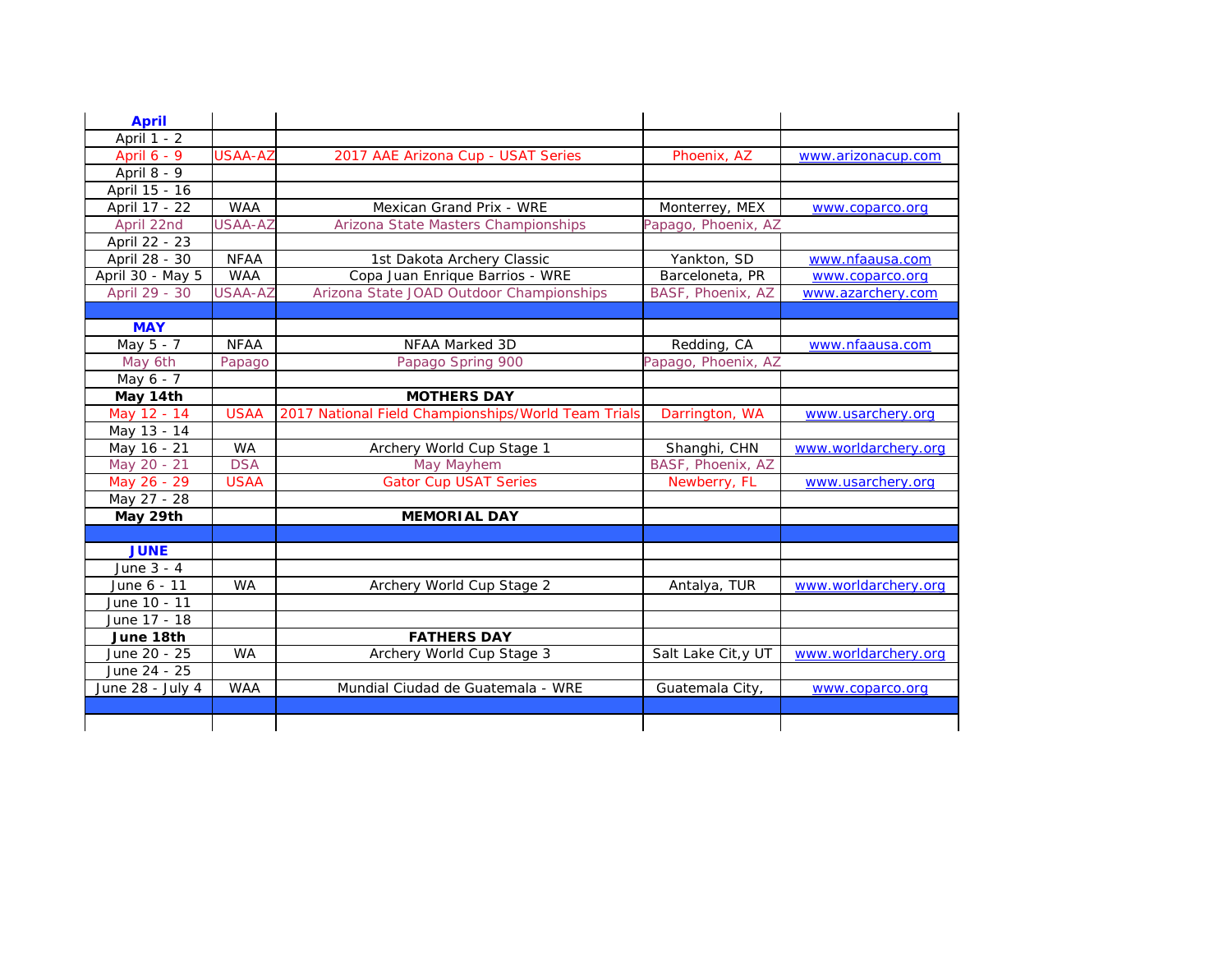| <b>JULY</b>       |                |                                                                        |                            |                      |
|-------------------|----------------|------------------------------------------------------------------------|----------------------------|----------------------|
| July 1 - 2        |                |                                                                        |                            |                      |
| July 4th          |                | <b>INDEPENDENCE DAY</b>                                                |                            |                      |
| July 8 - 9        |                |                                                                        |                            |                      |
| July 15 - 16      |                |                                                                        |                            |                      |
| July 22 - 23      |                |                                                                        |                            |                      |
| July 20 - 30      | <b>WA</b>      | <b>World Games</b>                                                     | Wroclaw, POL               | www.worldarchery.org |
| July 28 - 30      | <b>NFAA</b>    | <b>NFAA Outdoor Nationals</b>                                          | Yankton, SD                | www.nfaausa.com      |
| July 29 - 30      |                |                                                                        |                            |                      |
|                   |                |                                                                        |                            |                      |
| <b>AUGUST</b>     |                |                                                                        |                            |                      |
| August 2 - 6      | <b>USAA</b>    | National Target Championships/Easton JOAD Nationals Westfield, Indiana |                            | www.usarchery.org    |
| August 5 - 6      |                |                                                                        |                            |                      |
| August 8 - 13     | <b>WA</b>      | Archery World Cup Stage 4                                              | Berlin, GER                | www.worldarchery.org |
| August 12 - 13    |                |                                                                        |                            |                      |
| August 20 - 23    | <b>WA</b>      | Summer Universiade Archery                                             | Taipei, TPE                | www.worldarchery.org |
| August 19 - 20    | <b>DSA</b>     | Summer Sizzle 18/25 meter                                              | BASF, Phoenix, AZ          |                      |
| August 24 - 26    | <b>USAA</b>    | SoCal Showdown USAT Series                                             | Chula Vista, CA            | www.usarchery.org    |
| August 26 - 27    |                |                                                                        |                            |                      |
|                   |                |                                                                        |                            |                      |
| <b>SEPTEMBER</b>  |                |                                                                        |                            |                      |
| September 1 - 3   | <b>WA</b>      | Archery World Cup Final                                                | Rome, ITA                  | www.worldarchery.org |
| September 2 - 3   |                |                                                                        |                            |                      |
| September 4th     |                | <b>LABOR DAY</b>                                                       |                            |                      |
| September 9 - 10  |                |                                                                        |                            |                      |
| September 12 - 17 | <b>WA</b>      | World Archery Para Championships                                       | Beijing, CHN               | www.worldarchery.org |
| September 16 - 17 | <b>DSA</b>     | <b>Target Autism shoot</b>                                             | BASF, Phoenix, AZ          |                      |
| September 19 - 24 | <b>WA</b>      | World Archery 3D Championships                                         | Robion, FRA                | www.worldarchery.org |
| September 22-24   | <b>USAA</b>    | <b>Texas Shootout USAT Series</b>                                      | <b>College Station, TX</b> | www.usarchery.org    |
| September 23 - 24 |                |                                                                        |                            |                      |
| September 29 - 30 | <b>WA</b>      | World Archery Congress                                                 | Mexico City, MEX           | www.worldarchery.org |
| Sept 30 - Oct 1   |                |                                                                        |                            |                      |
|                   |                |                                                                        |                            |                      |
| <b>OCTOBER</b>    |                |                                                                        |                            |                      |
| October 1 - 8     | <b>WA</b>      | World Archery Youth Championships                                      | Rosario, ARG.              | www.worldarchery.org |
| October 7 - 8     |                |                                                                        |                            |                      |
| October 14 - 15   |                |                                                                        |                            |                      |
| October 15th      | <b>ABFAA</b>   | <b>International Round</b>                                             | <b>TBD</b>                 |                      |
| October 15 - 22   | <b>WA</b>      | World Archery Championships                                            | Mexico City, MEX           | www.worldarchery.org |
| October 21 - 22   | <b>JSAA_AZ</b> | Arizona State Outdoor Championships                                    | BASF, Phoenix, AZ          | www.azarchery.com    |
| October 28th      | Papago         | Papago Fall 900 (Halloween shoot)                                      | Papago, Phoenix, AZ        |                      |